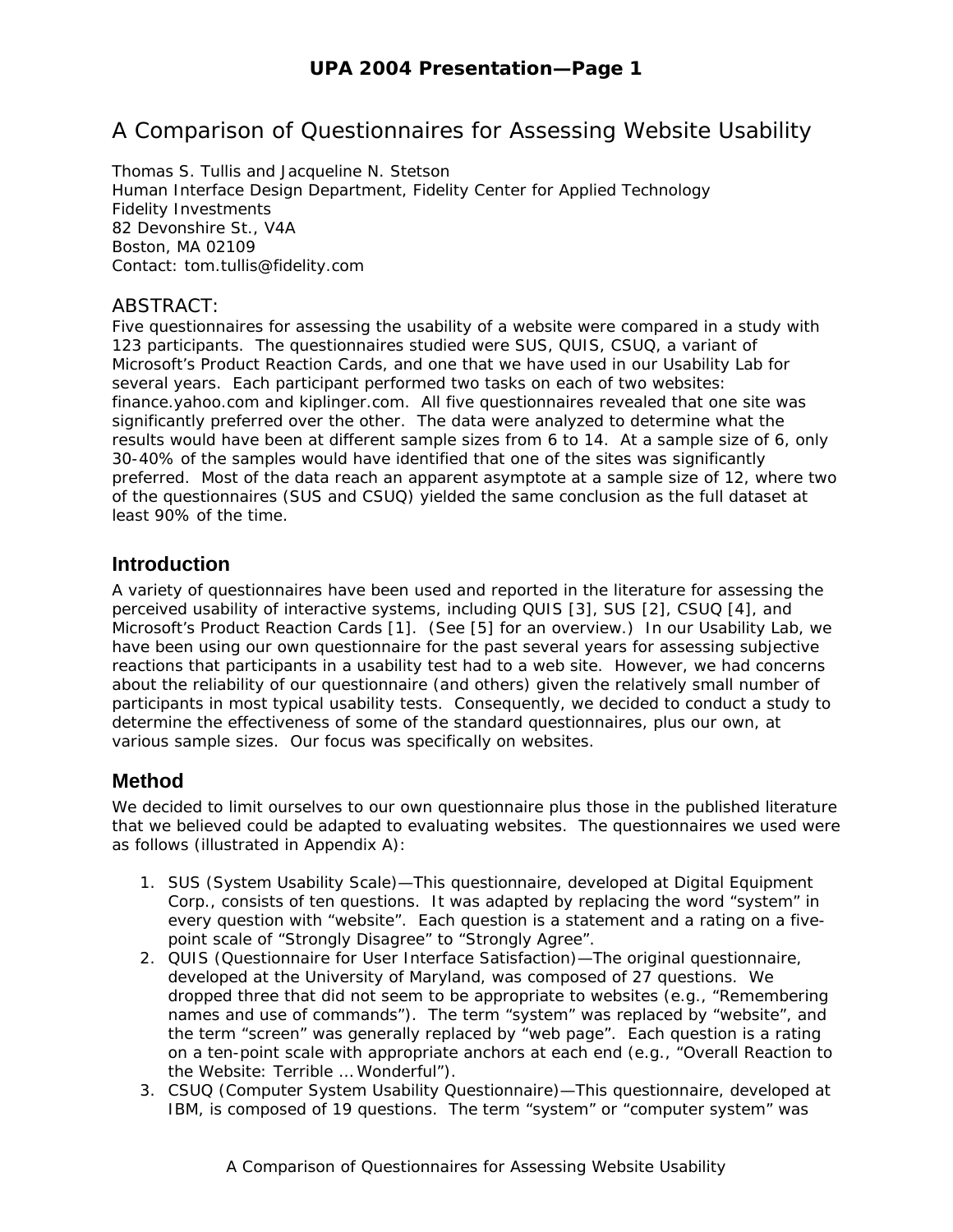replaced by "website". Each question is a statement and a rating on a seven-point scale of "Strongly Disagree" to "Strongly Agree".

- 4. Words (adapted from Microsoft's Product Reaction Cards)—This questionnaire is based on the 118 words used by Microsoft on their Product Reaction Cards [1]. (We are grateful to Joey Benedek and Trish Miner of Microsoft for providing the complete list.) Each word was presented with a check-box and the user was asked to choose the words that best describe their interaction with the website. They were free to choose as many or as few words as they wished.
- 5. Our Questionnaire—This is one that we have been using for several years in usability tests of websites. It is composed of nine statements (e.g., "This website is visually appealing") to which the user responds on a seven-point scale from "Strongly Disagree" to "Strongly Agree". The points of the scale are numbered -3, -2, -1, 0, 1, 2, 3. Thus, there is an obvious neutral point at 0.

Note that other tools designed as commercial services for evaluating website usability (e.g., WAMMI [6], RelevantView [7], NetRaker [8], Vividence [9]) were not included in this study. Some of these tools use their own proprietary questionnaires and some allow for the construction of your own.

The entire study was conducted online via our company's Intranet. A total of 123 of our employees participated in the study. Each participant was randomly assigned to one of the five questionnaire conditions. Each was asked to perform two tasks on each of two wellknown personal financial information sites: finance.Yahoo.com and Kiplinger.com. (In the rest of this paper they will simply be referred to as Site 1 and Site 2. No relationship between the site numbers and site names should be assumed.) The two tasks were as follows:

- 1. Find the highest price in the past year for a share of <company name>. (Note that a different company was used in each task.)
- 2. Find the mutual fund with the highest 3-year return.

The order of presentation of the two sites was randomized so that approximately half of the participants received Site 1 first and half received Site 2 first. After completing (or at least attempting) the two tasks on a site, the user was presented with the questionnaire for their randomly selected condition. Thus, each user completed the same questionnaire for the two sites. (Technically, "questionnaires" was a between-subjects variable and "sites" was a within-subjects variable.)

#### **Data Analysis**

For each participant, an overall score was calculated for each website by simply averaging all of the ratings on the questionnaire that was used. (All scales had been coded internally so that the "better" end corresponded to higher numbers.) Since the various questionnaires use different scales, these were converted to percentages by dividing each score by the maximum score possible on that scale. So, for example, a rating of 3 on SUS was converted to a percentage by dividing that by 5 (the maximum score for SUS), giving a percentage of 60%.

Special treatment was required for the "Words" condition since it did not involve rating scales. Before the study, we classified each of the words as being "Positive" (e.g., "Convenient") or "Negative" (e.g., "Unattractive"). (Note that they were not grouped or identified as such to the participants.) For each participant, an overall score was calculated by counting the total number of words that person selected and then dividing that number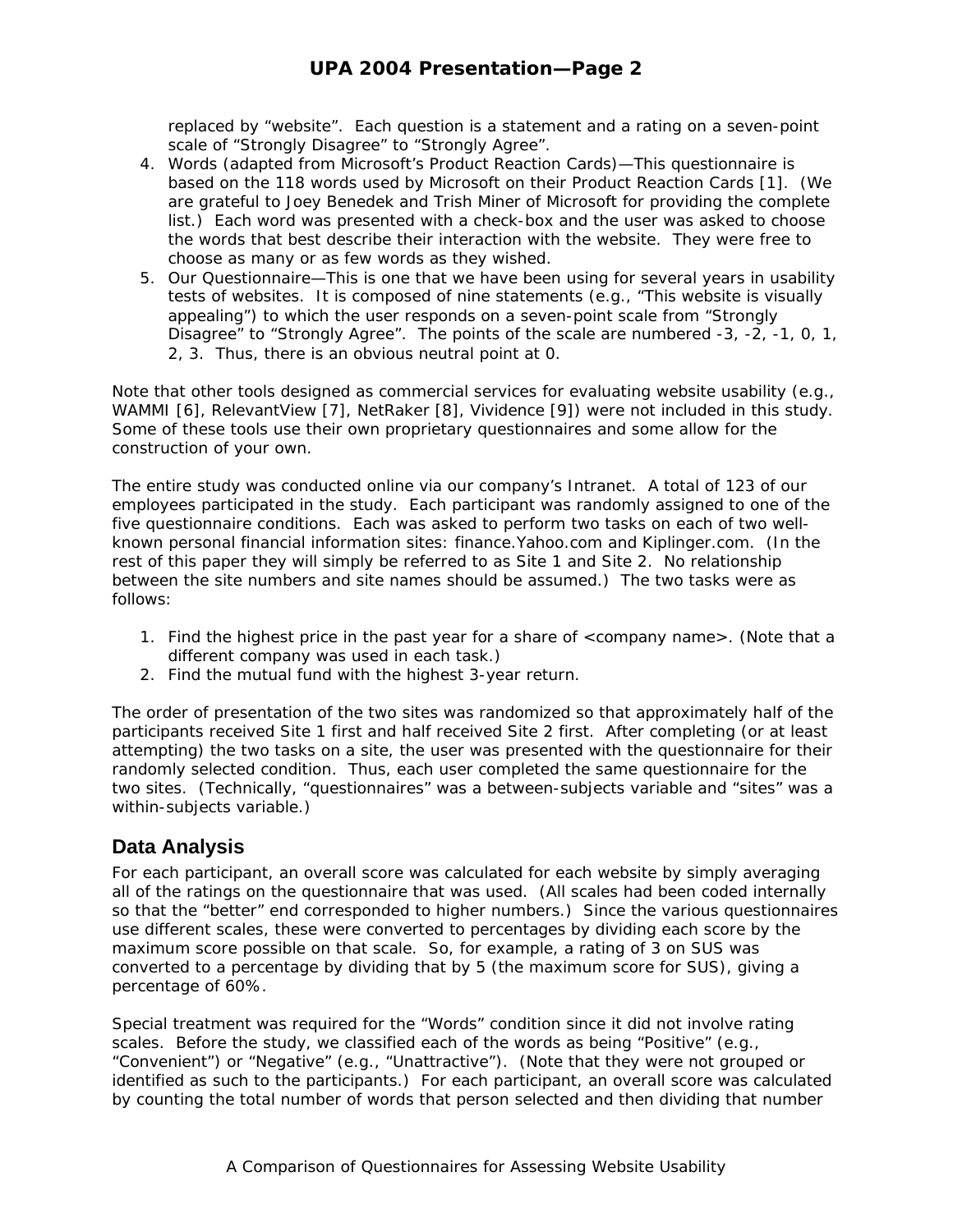into the number of those words that were "Positive". Thus, if someone selected 8 positive words and 10 words total, that yielded a score of 80%.

#### **Results**

The random assignment of participants to the questionnaire conditions yielded between 19 and 28 participants for each questionnaire. The frequency distributions of their ratings on each questionnaire for each site, converted to percentages as described above, are shown in Figures 1 through 5. Figure 6 shows the average scores for each site using each questionnaire.



Figure 1. Results using SUS.



Figure 2. Results using QUIS.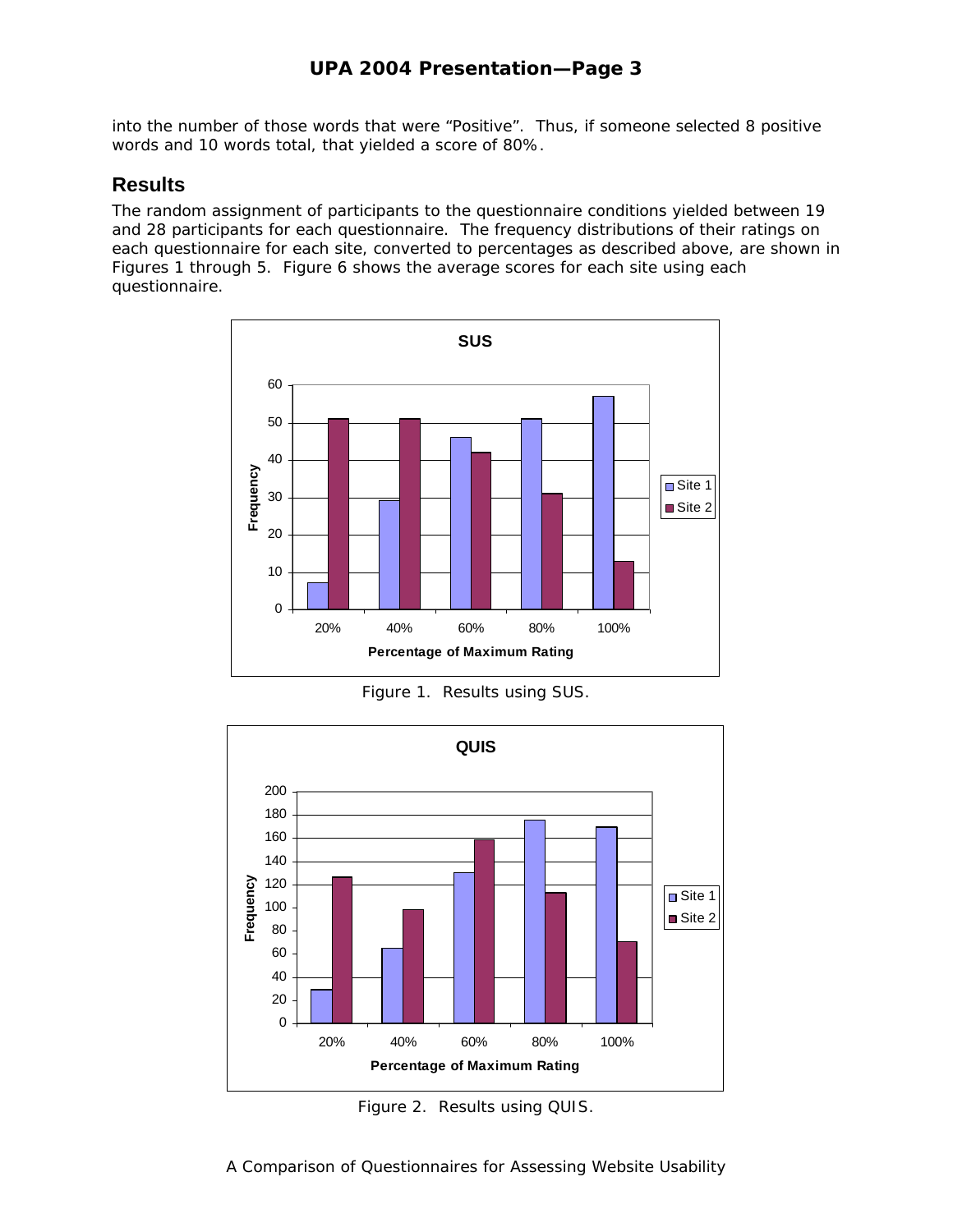

Figure 3. Results using CSUQ.



Figure 4. Results using Microsoft's Words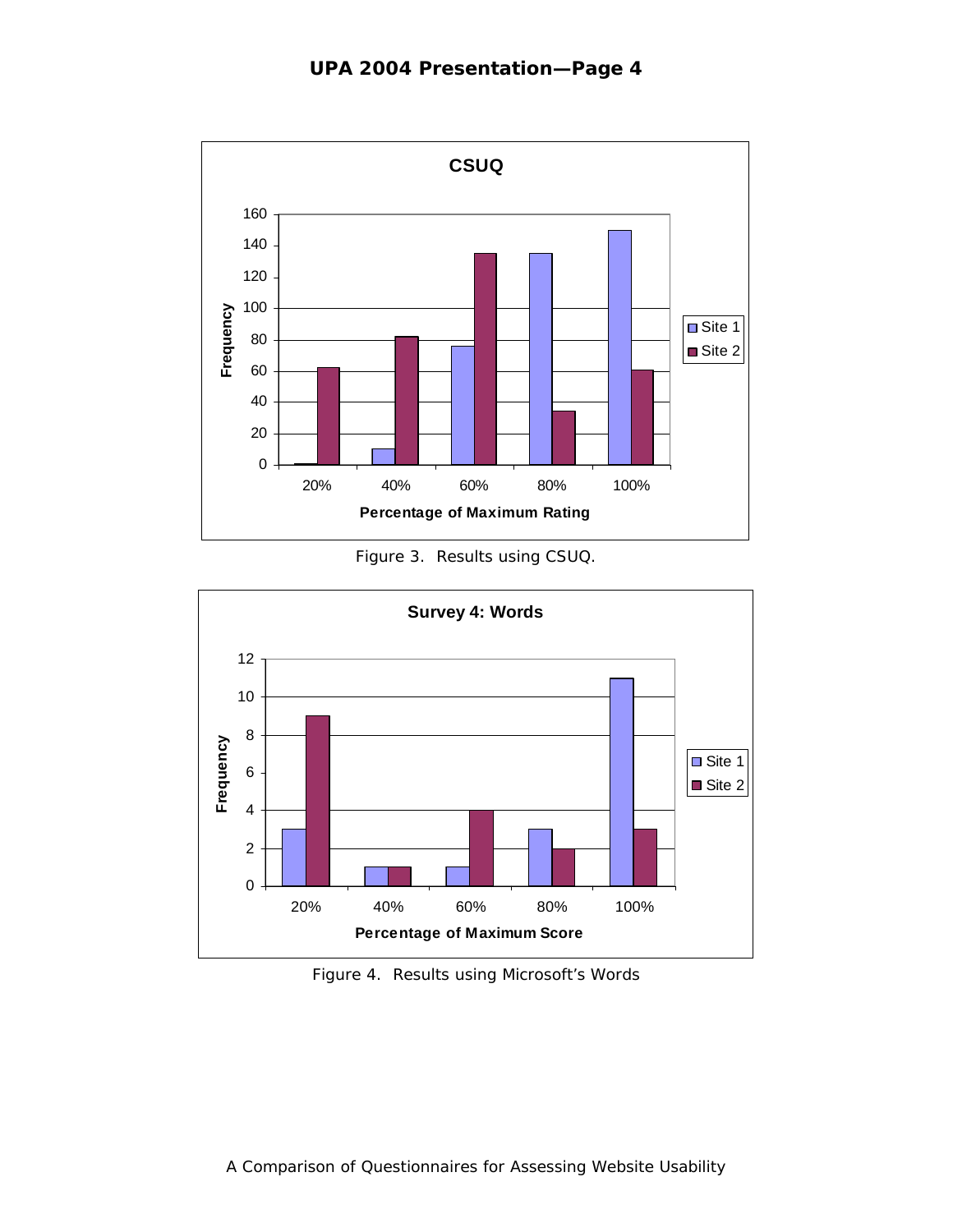

Figure 5. Results using our questionnaire.



Figure 6. Comparison of mean scores for each site using each questionnaire.

All five questionnaires showed that Site 1 was significantly preferred over Site 2 (*p*<.01 via t-test for each). The largest mean difference (74% vs. 38%) was found using the Words questionnaire, but this was also the questionnaire that yielded the greatest variability in the responses. Both of these points are apparent from examination of Figure 4, where you can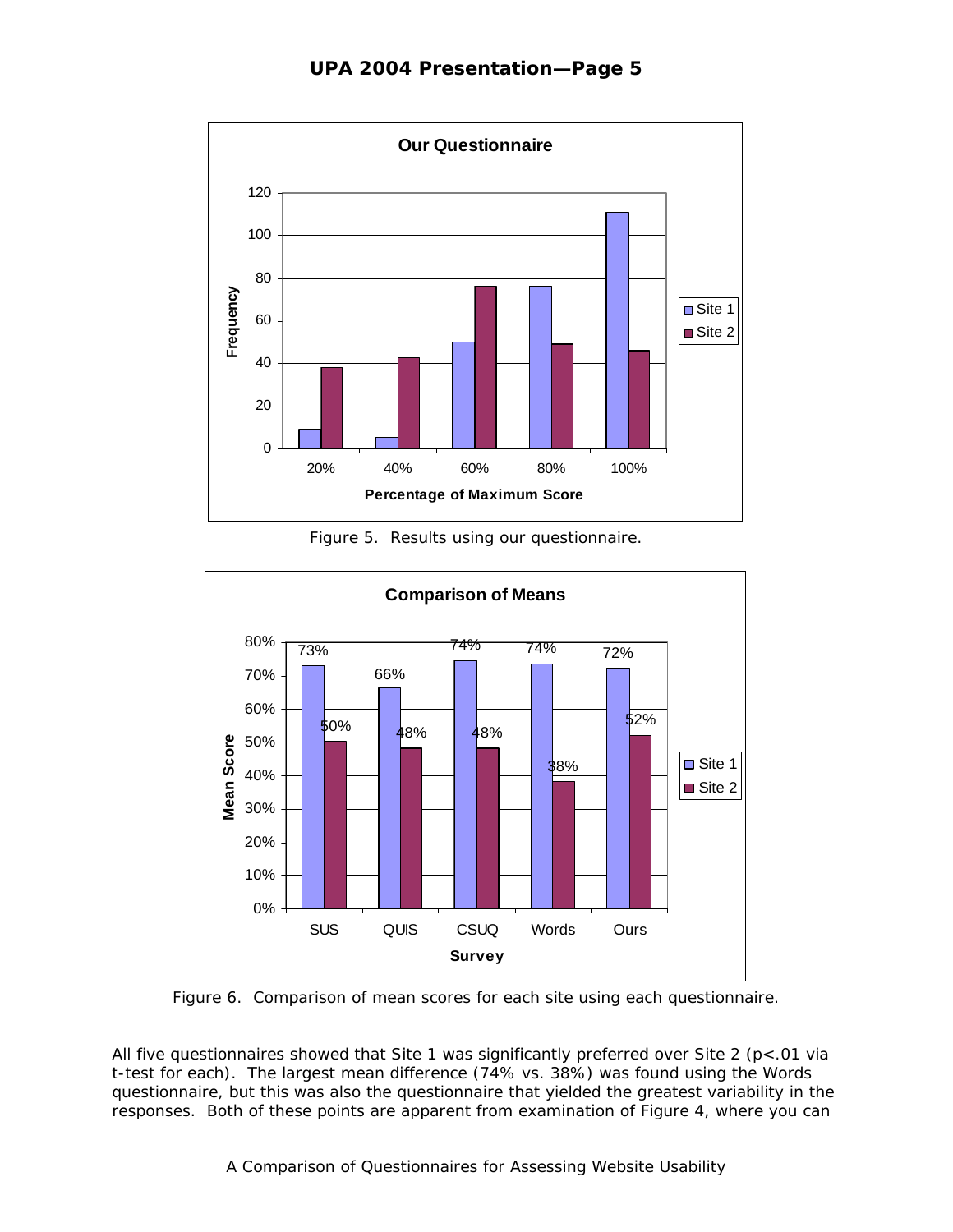see that the modal values for the two sites are at the opposite ends of the scale, but there are some responses for both sites across the entire range.

The most interesting thing to look at now is what the results would have been using each questionnaire if the study had been done with a smaller number of participants. We chose to analyze randomly selected sub-samples of the data at size 6, 8, 10, 12, and 14. We felt these samples represented sizes commonly used in usability tests. This was an empirical sub-sampling in which 20 random sub-samples were taken from the full dataset at each of these different sample sizes, and a t-test was conducted to determine whether the results showed that Site 1 was significantly better than Site 2 (the conclusion from the full dataset). Figure 7 shows the results of this random sub-sampling.



Figure 7. Data based on t-tests of random sub-samples of various sizes. Twenty subsamples were taken at each sample size for each site and each questionnaire. What is plotted is the percentage of those 20 tests that yielded the same conclusion as the analysis of the full dataset (that Site 1 was significantly preferred over Site 2).

As one would expect, the accuracy of the analysis increases as the sample size gets larger. With a sample size of only 6, all of the questionnaires yield accuracy of only 30-40%, meaning that 60-70% of the time, at that sample size, you would fail to find a significant difference between the two sites. Interestingly, the accuracy of some of the questionnaires increases quicker than others. For example, SUS jumps up to about 75% accuracy at a sample size of 8, while the others stay down in the 40-55% range. It's also interesting to note that most of the questionnaires appear to reach an asymptote at a sample size of 12. The improvement by going to a sample size of 14 is small in most cases. Also, due to the different variances of the responses, some of the questionnaires reach a higher asymptote than others. For example, SUS and CSUQ reach asymptotes of 90-100% while the others are in the 70-75% range. Of course, the other questionnaires would have continued to yield improvement if larger samples had been tested.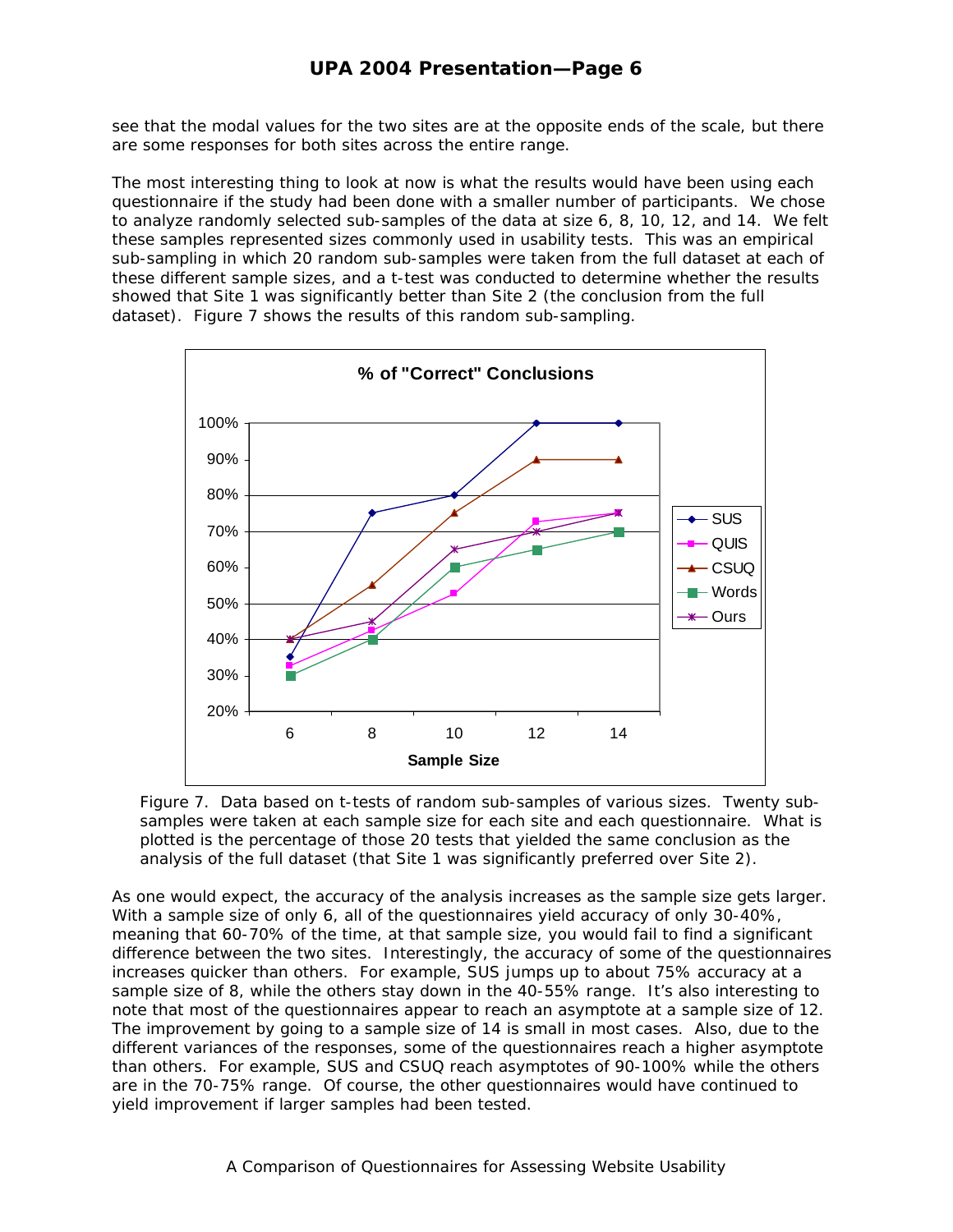### **Conclusions**

First, some caveats need to be pointed out about the interpretation of these data. The primary one is that they really only directly apply to the analysis of the two sites that we studied. We selected two popular sites that provide financial information, finance.Yahoo.com and Kiplinger.com. We chose these sites because they provide similar kinds of information but in different ways. Had the two sites studied been even more similar to each other, it would have been more difficult for any of the questionnaires to yield a significant difference. Likewise, if they had been more different, it would have been easier for any of the questionnaires to yield a significant difference.

Another caveat is that the users' assessments of these sites were undoubtedly affected by the two tasks that we asked them to do on those sites. Again, we did not choose tasks that we thought would be particularly easier or more difficult on one site vs. the other. We chose tasks that we thought were typical of the tasks people might want to do on these kinds of sites.

It's also possible that the results could have been somewhat different if we had been able to collect data from more participants using each questionnaire. The minimum number of participants that we got for any one questionnaire was 19. Some researchers have argued that still larger numbers of participants are needed to get reliable data from some of these questionnaires. While that may be true, one of our goals was to study whether any of these questionnaires yield reliable results at the smaller sample sizes typically seen in usability tests.

Finally, this paper has only addressed the question of whether a given questionnaire was able to reliably distinguish between the ratings of one site vs. the other. In many usability tests, you have only one design that you are evaluating, not two or more that you are comparing. When evaluating only one design, possibly the most important information is related to the diagnostic value of the data you get from the questionnaire. In other words, how well does it help guide improvements to the design? That has not been analyzed in this study. Interestingly, on the surface at least, it appears that the Microsoft Words might provide the most diagnostic information, due to the potentially large number of descriptors involved.

Keeping all of those caveats in mind, it is interesting to note that one of the simplest questionnaires studied, SUS (with only 10 rating scales), yielded among the most reliable results across sample sizes. It is also interesting that SUS is the only questionnaire of those studied whose questions all address different aspects of the user's reaction to the website as a whole (e.g., "I found the website unnecessarily complex", "I felt very confident using the website") as opposed to asking the user to assess specific features of the website (e.g., visual appearance, organization of information, etc). These results also indicate that, for the conditions of this study, sample sizes of at least 12-14 participants are needed to get reasonably reliable results.

#### REFERENCES

1. Benedek, J., & Miner, T. (2002). Measuring desirability: New methods for evaluating desirability in a usability lab setting. Proceedings of UPA 2002 Conference, Orlando, FL, July 8-12, 2002.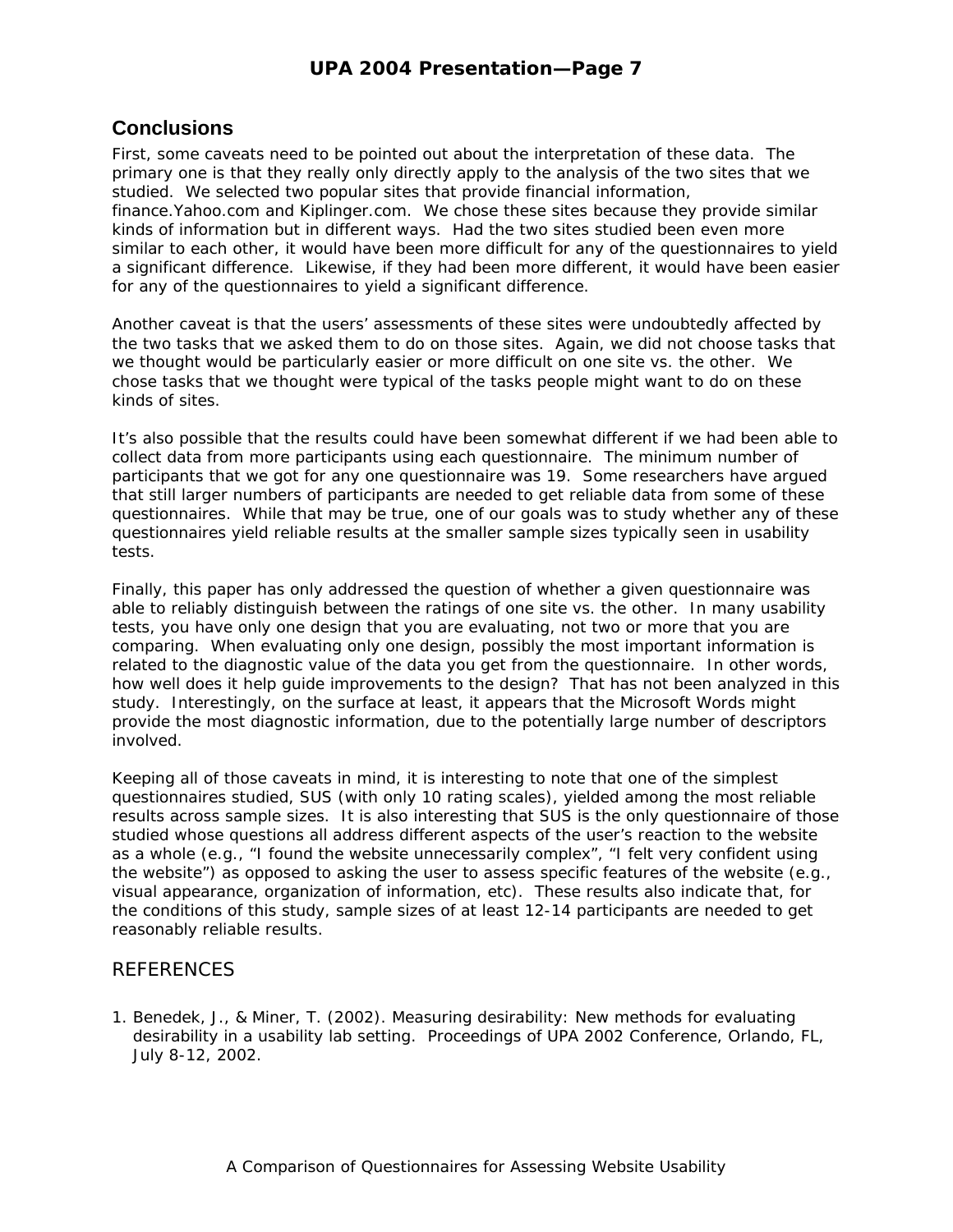- 2. Brooke, J. (1996). SUS: A Quick and Dirty Usability Scale. In: P.W. Jordan, B. Thomas, B.A. Weerdmeester & I.L. McClelland (Eds.), *Usability Evaluation in Industry*. London: Taylor & Francis. (Also see http://www.cee.hw.ac.uk/~ph/sus.html)
- 3. Chin, J. P., Diehl, V. A, & Norman, K. (1988). Development of an instrument measuring user satisfaction of the human-computer interface, Proceedings of ACM CHI '88 (Washington, DC), pp. 213-218. (Also see http://www.acm.org/~perlman/question.cgi?form=QUIS and http://www.lap.umd.edu/QUIS/index.html)
- 4. Lewis, J. (1995). IBM Computer Usability Satisfaction Questionnaires: Psychometric Evaluation and Instructions for Use. *International Journal of Human-Computer Interaction, 7 (1,)* 1995, 57-78. (Also see http://www.acm.org/~perlman/question.cgi?form=CSUQ)
- 5. Perlman, G. (Undated). Web-Based User Interface Evaluation with Questionnaires. Retrieved from http://www.acm.org/~perlman/question.html on Nov. 7, 2003.
- 6. WAMMI: http://www.wammi.com
- 7. RelevantView: http://www.relevantview.com/
- 8. NetRaker: http://www.netraker.com/
- 9. Vividence: http://www.vividence.com/

## Appendix A: Screenshots of the Five Questionnaires Used

|                                                                                      | Strongly<br>Disagree |            |            |            | Strongly<br>Agree |
|--------------------------------------------------------------------------------------|----------------------|------------|------------|------------|-------------------|
| 1. I think I would like to use this website frequently.                              |                      | ∩          | ◠          | ∩          |                   |
| 2. I found the website unnecessarily complex.                                        |                      | $\bigcirc$ | $\bigcirc$ | $\bigcirc$ | ∩                 |
| 3. I thought the website was easy to use.                                            |                      |            |            |            |                   |
| 4. I think I would need Tech Support to be able to<br>use this website.              |                      | ∩          | ∩          | $\bigcap$  | ∩                 |
| 5. I found the various functions in this website were<br>well integrated.            |                      |            | ∩          |            | ∩                 |
| 6. I thought there was too much inconsistency in this<br>website.                    |                      | $\bigcirc$ | $\Omega$   | $\bigcirc$ | $\circ$           |
| 7. I would imagine that most people would learn to<br>use this website very quickly. |                      |            | ∩          | ∩          | ∩                 |
| 8. I found the website very cumbersome to use.                                       | ∩                    | $\bigcirc$ | $\circ$    | $\bigcirc$ | ∩                 |
| 9. I felt very confident using the website.                                          |                      |            |            |            |                   |
| 10. I need to learn a lot about this website before I<br>could effectively use it.   |                      |            | ∩          | ∩          | ∩                 |
|                                                                                      |                      |            |            |            |                   |

SUS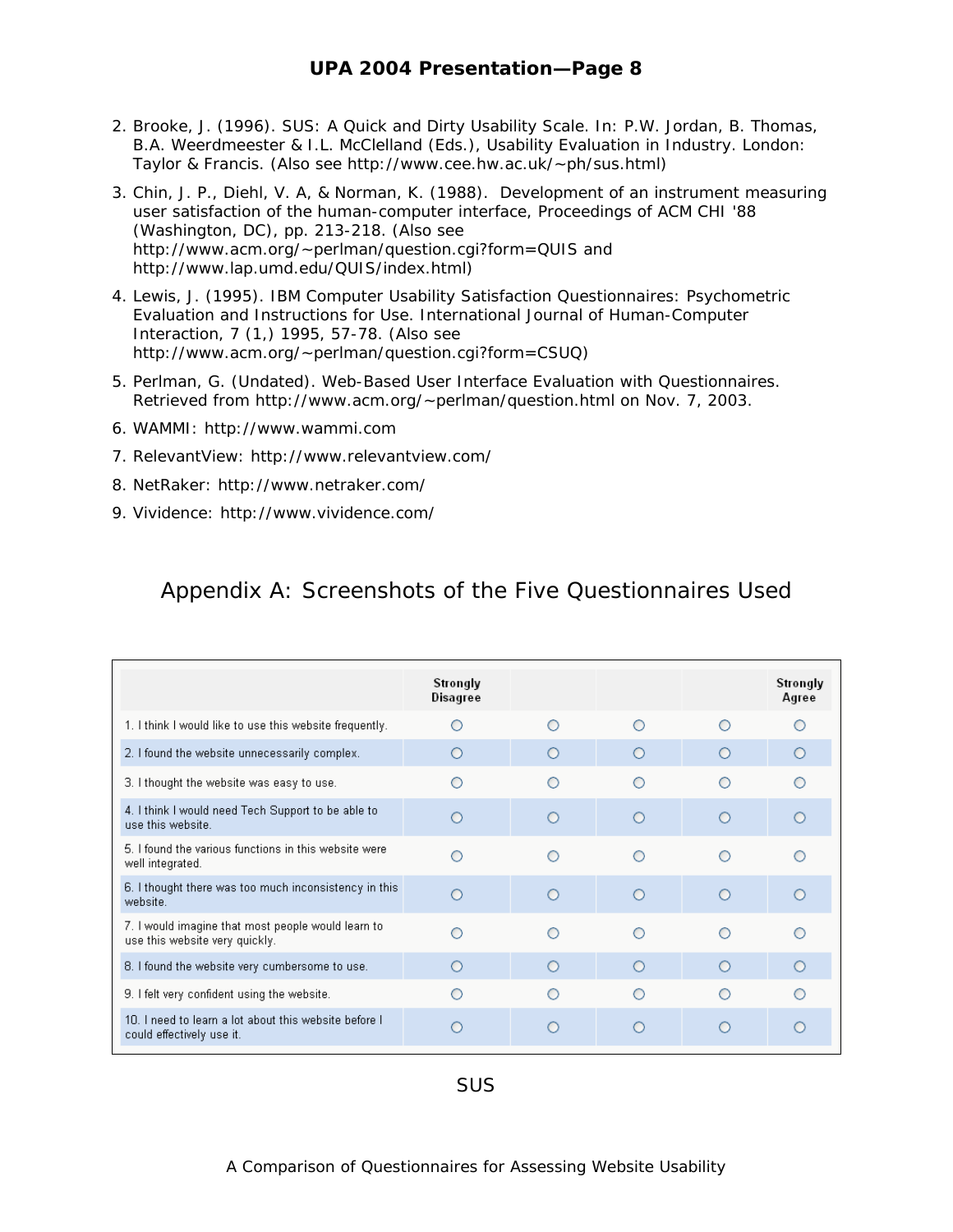| Overall Reaction to the Website               |                | 0        | 1       | 2              | 3       | 4       | 5       | 6       | 7       | 8       | 9       |             | NА      |
|-----------------------------------------------|----------------|----------|---------|----------------|---------|---------|---------|---------|---------|---------|---------|-------------|---------|
| 1.                                            | terrible       | O        | O       | O              | О       |         |         | O       | O       | O       | O       | wonderful   | Ο       |
| 2.                                            | difficult      | O        | $\circ$ | О              | $\circ$ | O       | O       | O       | O       | О       | О       | easy        | О       |
| З.                                            | frustrating    | O        |         |                |         |         |         |         |         |         | O       | satisfying  | О       |
| 4.                                            | dull           | O        | О       | O              | О       | O       | O       | O       |         | O       | О       | stimulating | O       |
| 5.                                            | rigid          | O        | O       |                | O       |         |         |         |         |         | O       | flexible    | O       |
| Web Page                                      |                | 0        | 1       | $\overline{2}$ | 3       | 4       | 5       | 6       | 7       | 8       | 9       |             | NА      |
| 6. Reading characters on the page             | hard           | О        | O       |                | O       |         |         |         |         | O       | О       | easy        | О       |
| 7. Organization of information                | confusing      | Ο        | O       |                | O       |         |         |         |         | O       | О       | very clear  | O       |
| 8. Sequence of pages                          | confusing      |          |         |                |         |         |         |         |         |         |         | very clear  | О       |
| Terminology and Website Information           |                | 0        | 1       | 2              | 3       | 4       | 5       | 6       | 7       | 8       | 9       |             | NА      |
| 9. Use of terms throughout website            | inconsistent   | O        | O       | O              | O       |         |         |         | O       | O       | O       | consistent  | Ο       |
| 10. Terminology is intuitive                  | never          | O        | О       | О              | О       | О       | Ο       | O       | O       | О       | О       | always      | О       |
| 11. Position of messages on screen            | inconsistent   | О        | O       |                | O       |         |         |         |         | O       | O       | consistent  | О       |
| 12. Prompts for input                         | confusing      | O        | $\circ$ | О              | О       | О       | O       | O       | O       | О       | О       | clear       | О       |
| 13. Website informs about its progress        | never          | O        | C       |                |         |         |         |         |         |         | O       | always      | О       |
| 14. Error messages                            | unhelpful      | O        | О       | О              | $\circ$ | О       | О       | О       | O       | O       | Ο       | helpful     | О       |
| Learning                                      |                | $\bf{0}$ | 1       | $\overline{2}$ | 3       | 4       | 5       | 6       | 7       | 8       | 9       |             | NА      |
| 15. Learning to use the website               | difficult      | O        | O       | O              | O       | Ο       |         | O       | O       | O       | O       | easy        | О       |
| 16. Exploring new features by trial and error | difficult      | O        | О       | O              | O       | O       | O       | O       | $\circ$ | O       | О       | easy        | О       |
| 17. Performing tasks is straightforward       | never          | O        |         |                |         |         |         |         |         |         | O       | always      | O       |
| 18. Help messages on the screen               | unhelpful      | O        | О       | O              | О       | О       | O       | O       | O       | О       | О       | helpful     | О       |
| 19. Supplemental reference materials          | confusing      | O        | O       | ◯              | ○       |         |         |         |         | Ω       | ◯       | clear       | О       |
| <b>Website Capabilities</b>                   |                | 0        |         | 2              | 3       |         | 5       |         |         | 8       | 9       |             | NΑ      |
| 20. Website speed                             | too slow       | О        | O       | O              | O       | O       | O       |         | O       | O       | O       | fast enough | $\circ$ |
| 21. Website reliability                       | unreliable     | O        | $\circ$ | $\circ$        | $\circ$ | $\circ$ | $\circ$ | $\circ$ | $\circ$ | $\circ$ | $\circ$ | reliable    | $\circ$ |
| 22. Sounds associated with this website       | detracts value | O        | О       |                |         |         |         |         |         | O       | О       | adds value  | O       |
| 23. Correcting your mistakes                  | difficult      | О        | О       | О              | $\circ$ | $\circ$ | $\circ$ | $\circ$ | O       | О       | О       | easy        | $\circ$ |
| 24. Designed for all levels of users          | never          | O        | O       | O              | O       | O       | O       | O       | O       | O       | O       | always      | $\circ$ |

## **UPA 2004 Presentation—Page 9**

QUIS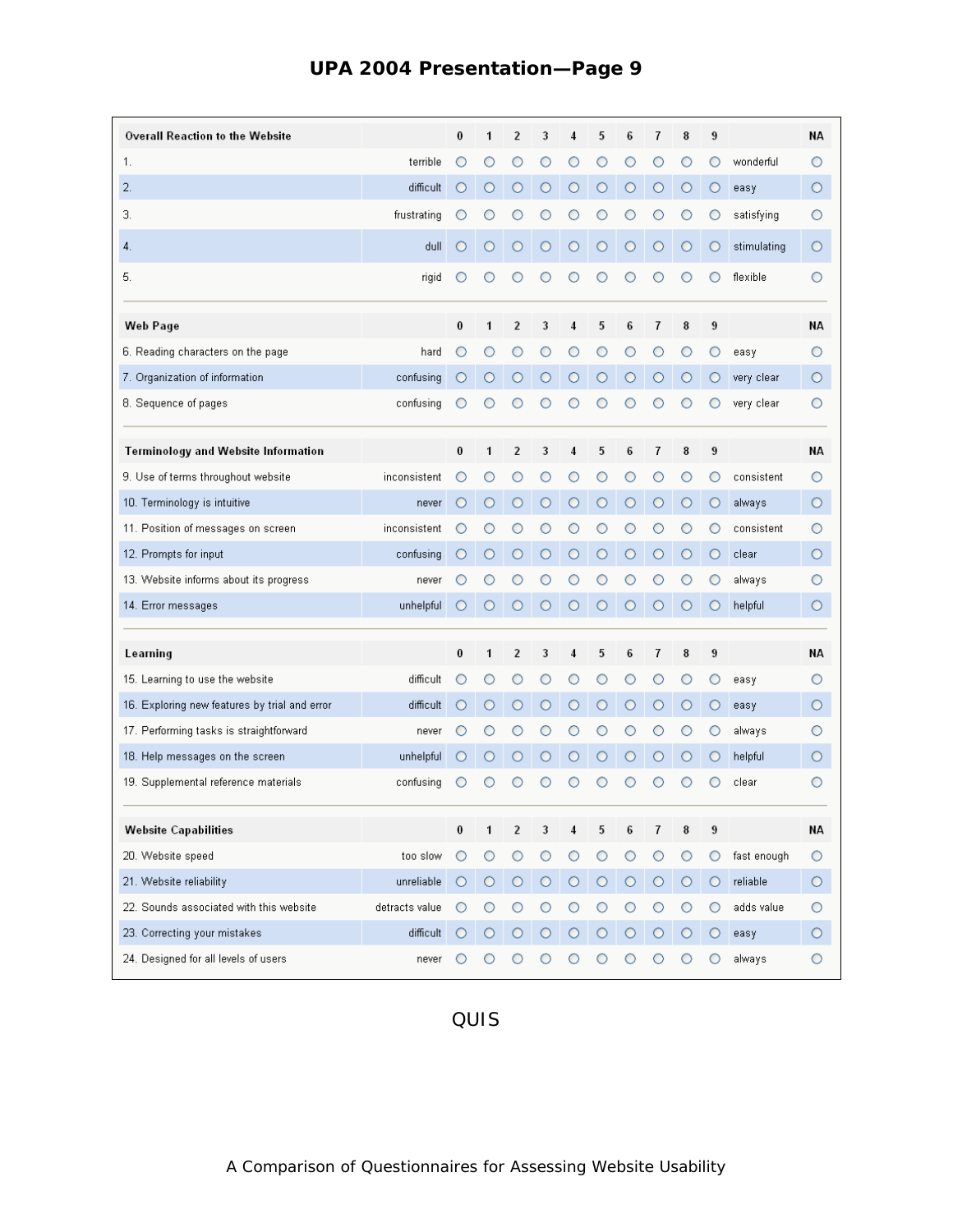| <b>Overall Reaction to the Website</b>                                                                                            |                                                                                                                          | 1       | 2       | 3          | 4       | 5       | 6       | 7       |                                      | NА      |
|-----------------------------------------------------------------------------------------------------------------------------------|--------------------------------------------------------------------------------------------------------------------------|---------|---------|------------|---------|---------|---------|---------|--------------------------------------|---------|
| 1. Overall, I am satisfied with how<br>easy it is to use this website                                                             | strongly disagree                                                                                                        |         |         |            |         |         |         | O       | strongly agree                       | O       |
| 2. It was simple to use this website                                                                                              | strongly disagree                                                                                                        | $\circ$ |         |            |         |         | ◯       | O       | strongly agree                       | Ο       |
| 3. I can effectively complete my<br>work using this website                                                                       | strongly disagree                                                                                                        |         |         |            |         |         |         | O       | strongly agree                       | O       |
| 4. I am able to complete my work<br>quickly using this website                                                                    | strongly disagree                                                                                                        | $\circ$ | $\circ$ | $\circ$    | $\circ$ | $\circ$ | $\circ$ | $\circ$ | strongly agree                       | $\circ$ |
| 5. I am able to efficiently complete<br>my work using this website                                                                | stronaly disagree                                                                                                        |         |         |            |         |         | ◯       | O       | strongly agree                       | O       |
| 6. I feel comfortable using this<br>website                                                                                       | strongly disagree                                                                                                        | О       | $\circ$ | $\circ$    | $\circ$ | $\circ$ | $\circ$ | $\circ$ | strongly agree                       | $\circ$ |
| 7. It was easy to learn to use this<br>website                                                                                    | strongly disagree                                                                                                        |         |         |            |         |         |         | O       | strongly agree                       | O       |
| 8. I believe I became productive<br>quickly using this website                                                                    | strongly disagree                                                                                                        | $\circ$ | $\circ$ | $\circ$    | $\circ$ | $\circ$ | $\circ$ | $\circ$ | strongly agree                       | $\circ$ |
| 9. The website gives error<br>messages that clearly tell me how<br>to fix problems                                                | strongly disagree                                                                                                        |         |         |            |         |         |         | O       | strongly agree                       | О       |
| 10. Whenever I make a mistake<br>using the website, I recover easily<br>and quickly                                               | strongly disagree $\bigcirc$ $\bigcirc$ $\bigcirc$                                                                       |         |         |            | $\circ$ | $\circ$ |         |         | $\bigcirc$ $\bigcirc$ strongly agree | $\circ$ |
| 11. The information (such as online<br>help, on-page messages, and other<br>documentation) provided with this<br>website is clear | strongly disagree                                                                                                        |         | ∩       |            |         | O       |         | O       | strongly agree                       | О       |
| 12. It is easy to find the information<br>I need                                                                                  | strongly disagree                                                                                                        | $\circ$ | $\circ$ | О          | $\circ$ | O       | $\circ$ | $\circ$ | strongly agree                       | $\circ$ |
| 13. The information provided by the<br>website is easy to understand                                                              | strongly disagree                                                                                                        |         |         |            |         |         |         | O       | strongly agree                       | O       |
| 14. The information is effective in<br>helping me complete the tasks and<br>scenarios                                             | strongly disagree                                                                                                        | $\circ$ | $\circ$ | O          | $\circ$ | O       | $\circ$ | $\circ$ | strongly agree                       | $\circ$ |
| 15. The organization of information<br>on the website pages is clear                                                              | strongly disagree                                                                                                        |         |         |            |         |         |         | O       | strongly agree                       | Ο       |
| 16. The interface of this website is<br>pleasant                                                                                  | strongly disagree                                                                                                        | $\circ$ | $\circ$ | $\bigcirc$ |         |         |         | $\circ$ | strongly agree                       | Ο       |
| 17. I like using the interface of this<br>website                                                                                 | strongly disagree $\bigcirc$ $\bigcirc$ $\bigcirc$ $\bigcirc$ $\bigcirc$ $\bigcirc$ $\bigcirc$ $\bigcirc$ strongly agree |         |         |            |         |         |         |         |                                      | О       |
| 18. This website has all the<br>functions and capabilities I expect<br>it to have                                                 | strongly disagree   0   0   0   0   0   0   strongly agree                                                               |         |         |            |         |         |         |         |                                      | $\circ$ |
| 19. Overall, I am satisfied with this<br>website                                                                                  | strongly disagree O                                                                                                      |         | O       | $\circ$    | $\circ$ | O       | O       | O       | strongly agree                       | $\circ$ |

### **UPA 2004 Presentation—Page 10**

CSUQ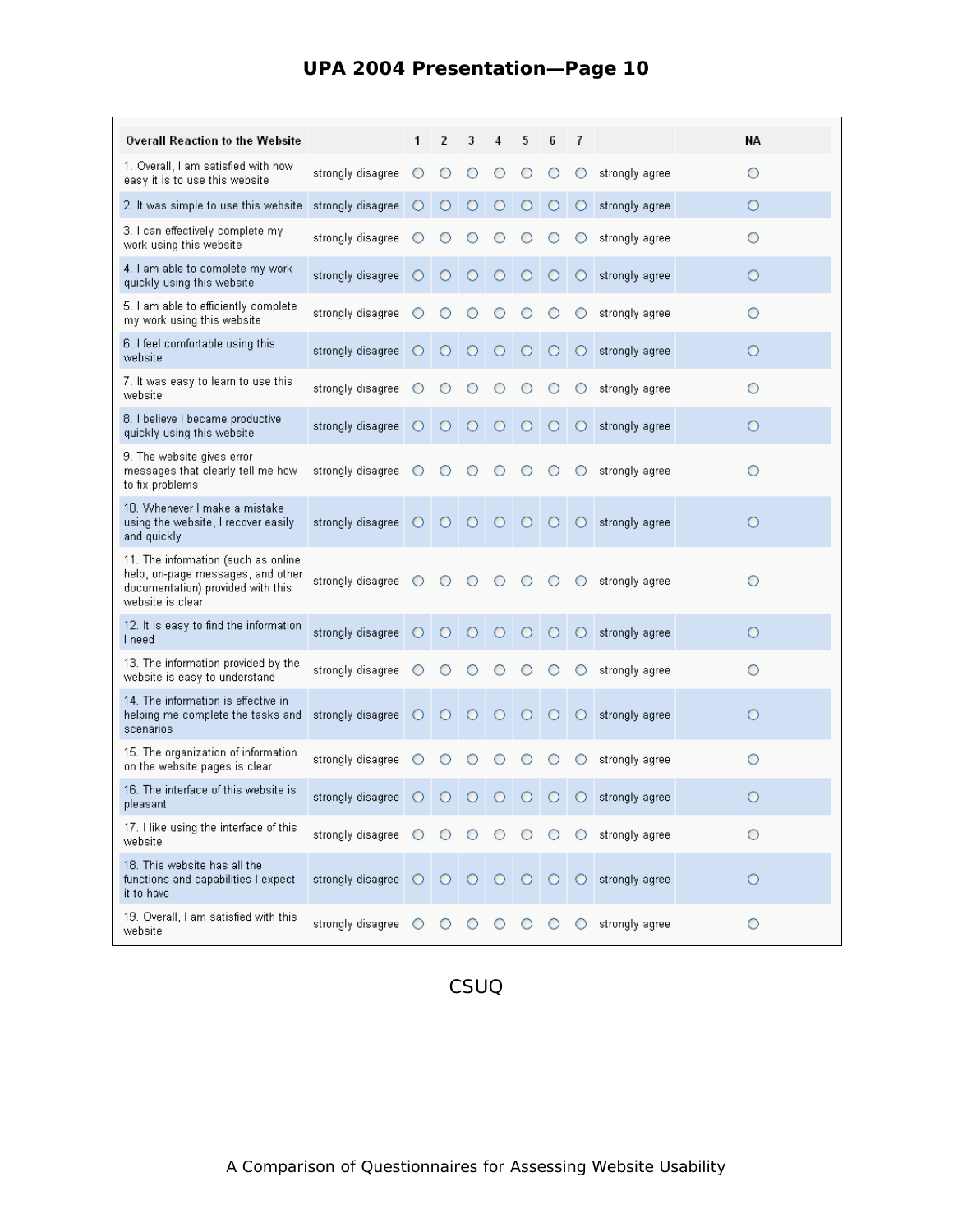| UPA 2004 Presentation-Page 11 |  |
|-------------------------------|--|
|-------------------------------|--|

| Convenient      | Familiar         | Slow                 | Cutting Edge         | Friendly       |
|-----------------|------------------|----------------------|----------------------|----------------|
| Busy            | Straight forward | Personal             | Confusing            | Stressful      |
| Fun             | Boring           | Innovative           | Helpful              | Simplistic     |
| Empowering      | Usable           | Old                  | Complex              | Irrelevant     |
| Dated           | Dull             | Advanced             | Patronizing          | Meaningful     |
| Clear           | Flexible         | Sophisticated        | Effective            | Difficult      |
| Accessible      | Time saving      | <b>Business-like</b> | <b>Too Technical</b> | Intuitive      |
| Organized       | Calm             | Disruptive           | Fast                 | Consistent     |
| Controllable    | Annoying         | Easy to use          | Met Expectations     | Powerful       |
| Novel           | Comfortable      | Approachable         | Collaborative        | Distracting    |
| Frustrating     | Attractive       | Efficient            | Ordinary             | High Quality   |
| Valuable        | Gets in the way  | Fragile              | Connected            | Overbearing    |
| Sterile         | Exciting         | Desirable            | Overwhelming         | Secure         |
| Predictable     | Intimidating     | Appealing            | Clean                | Understandable |
| Low Maintenance | Comprehensive    | Unrefined            | Unconventional       | Effortless     |
| Inviting        | Entertaining     | Confident            | Optimistic           | Enthusiastic   |
| Customizable    | Time consuming   | Stable               | Unattractive         | Stimulating    |
| Not valuable    | Relevant         | Inconsistent         | Compelling           | Reliable       |
| Professional    | Compatible       | Incomprehensible     | Useful               | Undesirable    |
| Not secure      | Trustworthy      | Integrated           | Disconnected         | Energetic      |
| Engaging        | Motivating       | Poor quality         | Impressive           | Unpredictable  |
| Hard to use     | Ineffective      | Creative             | Uncontrollable       | Fresh          |
| Responsive      | Essential        | Satisfying           | Exceptional          |                |
| Impersonal      | Inspiring        | Unapproachable       | Rigid                |                |

Words (based on Microsoft's Product Reaction Cards)